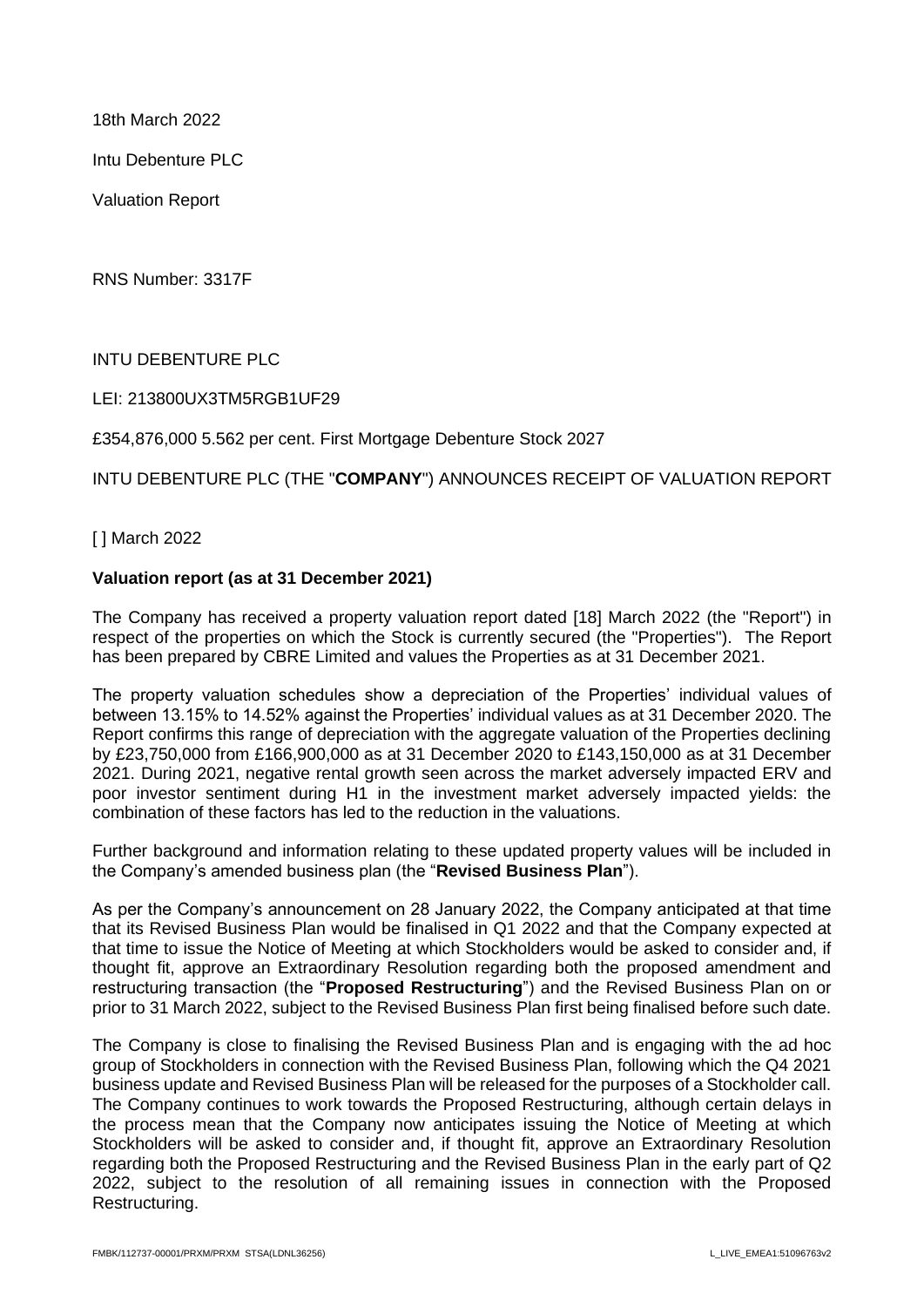The Company will continue to keep Stockholders notified of any relevant developments in accordance with applicable law and regulation.

Capitalised terms used in this Notice and not otherwise defined shall have the meanings given to them in the Trust Deed dated 5 October 2006 (as amended and supplemented from time to time) and the Supplemental Trust Deed dated 30 July 2020 (together, the "**Trust Deed**") constituting the Stock and made between the Company, the Charging Subsidiaries (as defined in the Trust Deed), and The Law Debenture Trust Corporation p.l.c. (the "**Trustee**"), unless the context otherwise requires.

**Please note that the Trustee has not been involved in the preparation or formulation of this announcement and expresses no views or opinions on this announcement. Stockholders are advised to take their own legal, financial and/or tax advice in relation to this announcement.** 

Stockholders should contact the following for further information:

# **Company**

Simmons & Simmons LLP **Citypoint** 1 Ropemaker Street London EC2Y 9SS United Kingdom

Email: intu@simmons-simmons.com

Attention: Peter Manning and James Taylor

# **Registrar**

Link Group 10th Floor Central Square 29 Wellington Street Leeds LS1 4DL United Kingdom

Telephone: +44 371 664 0300

(Calls are charged at the standard geographic rate and will vary by provider. Calls outside the United Kingdom will be charged at the applicable international rate. Open between 09:00 -17:30, Monday to Friday excluding public holidays in England and Wales)

Email: shareholderenquiries@linkgroup.co.uk

Alvarez & Marsal Europe LLP and Milbank LLP have been retained as financial and legal advisers to an ad hoc group of Stockholders. Their contact details are as follows:

ProjectIrisAMTeam@alvarezandmarsal.com and Iris@milbank.com.